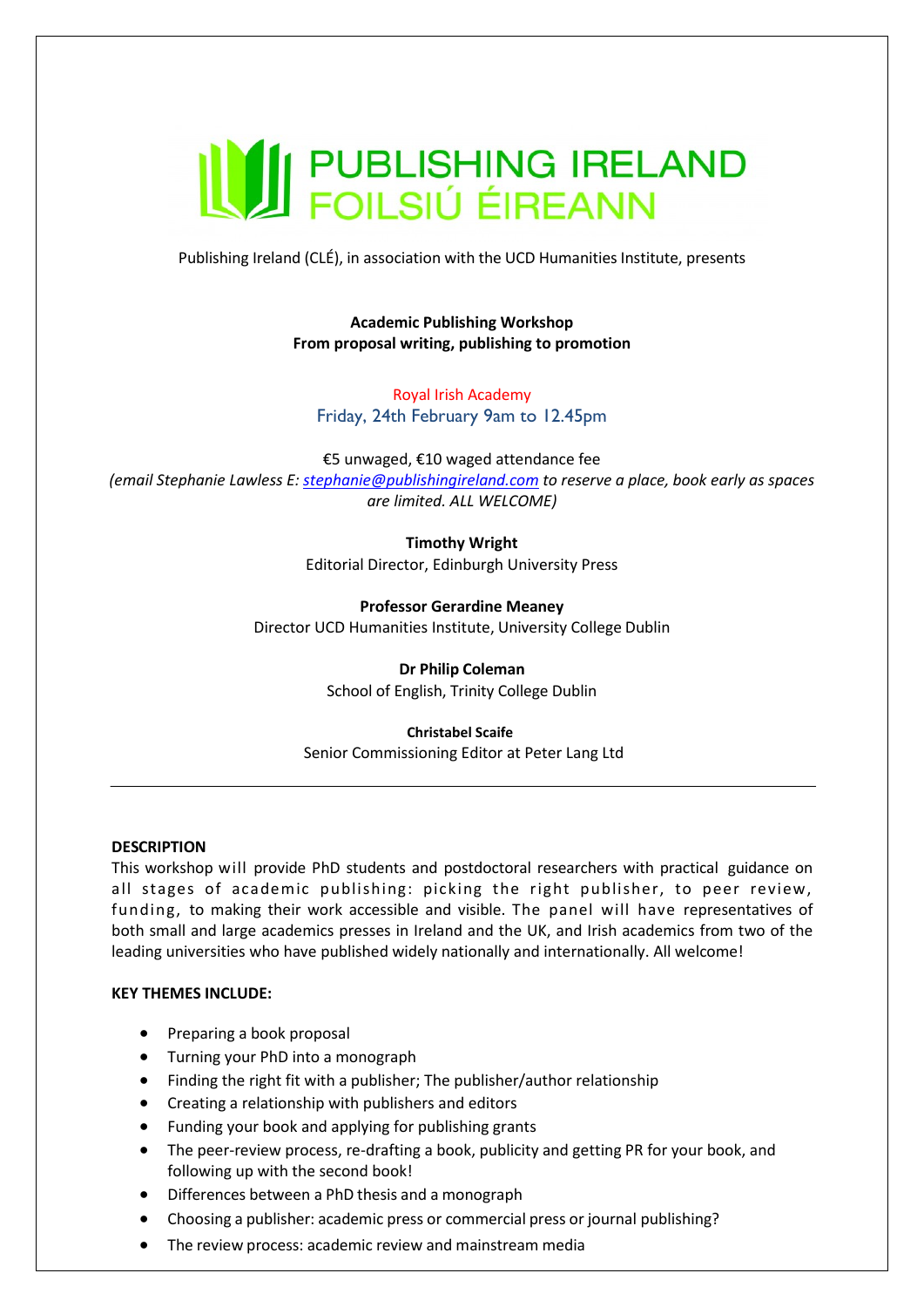- Publishing as part of a book series
- Negotiating a publishing contract for your monograph
- Sole authoring or co-authoring a monograph
- How to make your research visible?
- academic writing in the digital age open access, online journals, ebooks

## **SCHEDULE**

9 am-9.15 am **Welcome & Introduction of Speakers**

9.15 am-9.45 am **Timothy Wright (Director, Edinburgh University Press)**

9.45 am-10.15 am **Christabel Scaife (Peter Lang)**

10.15 am-10.45 am **Tea & Coffee Break**

10.45 am-11.15am **Dr Philip Coleman (TCD)**

11.15 am-11.45 pm **Professor Gerardine Meaney (UCD)**

11.45 pm-12.45 pm **Questions and Answers session**

### **SPEAKERS**

**Timothy Wright** has been Chief Executive of Edinburgh University Press since 1998 having spent thirteen years in a variety of sales and marketing roles with the Longman Publishing Group, formerly a division of Pearson, including a move to Edinburgh in 1994 as Sales Director of Churchill Livingstone medical publishers. In that role he had responsibility for worldwide sales for both the UK and the US Companies.

Timothy served as a member of Council of the UK Publishers Association from 2008 – 2010 and was a Board member of their Academic and Professional Division until last year. He was Chairman of the Independent Publishers Guild from 2006 until 2008 and a Board member for eight years and is a past Chairman of Publishing Scotland. He is Vice Chairman of The Book Trade Charity (BTBS).

Edinburgh University Press has 32 staff & publishes around 160 new books a year and has a portfolio of 39 journals - mainly in the humanities and social sciences.

### **Gerardine Meaney**

Professor Gerardine Meaney is Professor of Cultural Theory and former Director of the UCD Humanities Institute. Her current research interests are in gender, ethnic and national identities in literature and culture and the application of new digital methodologies to humanities research. She is the author of Reading the Irish Woman: Cultural Encounter and Exchange, 1714-196*0*, with Bernadette Whelan and Mary O'Dowd (Liverpool: Liverpool University Press, 2013); Gender, Ireland and Cultural Change (New York: Routledge, 2010) intro online; *Nora*, Ireland into Film Series (Cork: Cork University Press and the Irish Film Institute, 2004); (Un)like Subjects: Women, Theory, Fiction (London and New York: Routledge, 1993; reissued Routledge Library Editions, 2012) and 26 articles and book chapters on gender and culture, from Joyce to The Wire. She was one of the major co-editors of the Field Day Anthology of Irish Writing: Women's Writing and Traditions, volumes 4 and 5 (Cork: Cork University